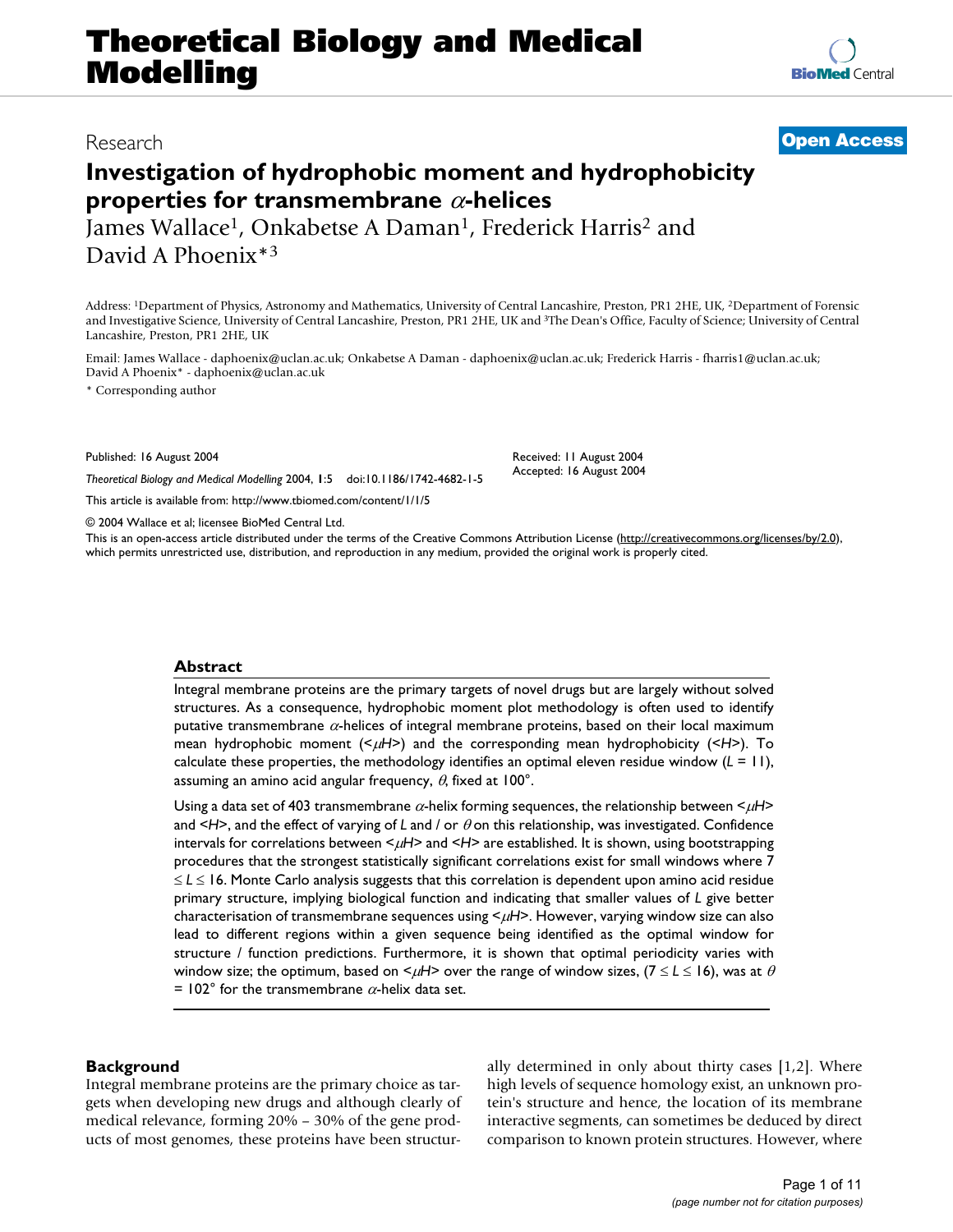sequence information alone is available, the identification of transmembrane  $\alpha$ -helical structure requires a bioinformatics approach to understanding the structure / function relationships of these  $\alpha$ -helices. A number of  $\alpha$ helical properties have been used as models to study transmembrane  $\alpha$ -helices and their structure / function relationships but the most commonly used are those based on the amphiphilicity of protein  $\alpha$ -helices with the hydrophobic moment used as a measure of amphiphilicity [[3](#page-9-0)].

To quantify the amphiphilicity of protein secondary structures, Eisenberg and co-workers [4] introduced the hydrophobic moment,  $\mu(\theta)$ , which provides a measure of the structured partitioning of hydrophilic and hydrophobic residues in a regular repeat structure of period  $\theta$ . For a structure comprising *L* consecutive residues, the general form of  $\mu(\theta)$  is given by:

$$
\mu(\theta) = \left\| \left( \sum_{j=1}^{L} H_j \cos(j\theta) \right)^2 + \left( \sum_{j=1}^{L} H_j \sin(j\theta) \right)^2 \right\|^2 \right\|
$$
 1

where  $H_i$  is the hydrophobicity of the  $j<sup>th</sup>$  residue within the sequence, and  $\theta$  is the angular frequency of the amino acid residues forming the structure. Eisenberg *et al*., [4] assumed that for an  $\alpha$ -helix,  $\theta$  is fixed at 100°, and that a segment of eleven consecutive residues, equivalent to three turns of an  $\alpha$ -helix, could be used to represent amphiphilic  $\alpha$ -helices. These assumptions led to the more generally used measure of  $\alpha$ -helix amphiphilicity, the mean hydrophobic moment < $\mu$ *H*>, where

$$
\langle \mu H \rangle = \mu (100^\circ)/11
$$

As a major extension to the use of the hydrophobic moment, Eisenberg *et al*., [5] introduced hydrophobic moment plot methodology, which provides a graphical technique for the general classification of protein  $\alpha$ -helices. Using this methodology, a putative protein  $\alpha$ -helix is characterised according to its maximum < $\mu$ *H*> and corresponding mean hydrophobicity, <*H*>, where this is defined by:

$$
=\frac{1}{L}\sum_{j=1}^L H_j \qquad L=11.
$$

The parameters  $\lt \mu$ *H*> and  $\lt$ *H*> are then plotted on the hydrophobic moment plot diagram (figure 1) and the location of the resulting data point used to classify the putative  $\alpha$ -helix.

The mean hydrophobic moment is widely used and generally regarded as a good predictor of  $\alpha$ -helix amphiphilicity but the results of statistical analyses have shown the efficacy of hydrophobic moment plot methodology as a predictor of  $\alpha$ -helical class to be less certain [6]. A number of authors have observed that the methodology can erroneously classify  $\alpha$ -helices in cases where the hydrophobic moment for a particular amino acid sequence is greatly affected by the spatial arrangement of a few extreme amino acids, thus masking the overall nature of an  $\alpha$ -helix [[3\]](#page-9-0). However, a more fundamental source of erroneous classification could come from the questionable assumption made by hydrophobic moment methodology with respect to angular periodicity. It is known that in naturally occurring α-helices,  $\theta$  can vary over the range (95°  $\leq \theta \leq$ 105°) and between consecutive residues [7]. Clearly, assuming a fixed value of  $\theta = 100^{\circ}$  for all  $\alpha$ -helices is an approximation and could lead to classification difficulties for the methodology. Furthermore, classification difficulties could arise from the arbitrary choice of window length made by the methodology as window length is known to have a profound effect on the relationship between  $\lt \mu$ H> and  $H>[7]$ . It would seem that the optimisation of  $\theta$  and window length are crucial to the classification of amphiphilic  $\alpha$ -helices yet the values chosen for these parameters by hydrophobic moment plot analysis are not optimal for the classification of any single subclass.

A number of studies have considered the significance of <µ*H*> in relation to structure / function relationships of the  $\alpha$ -helical classes described by hydrophobic moment plot methodology with common examples including: surface active  $\alpha$ -helices, transmembrane  $\alpha$ -helices and oblique orientated  $α$ -helices [8-[10\]](#page-10-0). However, if different α-helical classes have differing optima for  $θ$  and window length, not only does this question the validity of results obtained in these studies but also questions the validity of  $\alpha$ -helix classification according to hydrophobic moment plot methodology. In this paper we examine the criteria upon which the methodology is based and, in view of their medical relevance, we use transmembrane  $\alpha$ -helices as a test data set. These  $\alpha$ -helices possess central regions, which are predominantly formed by hydrophobic residues and interact with the membrane lipid core, and end regions, which are primarily formed by hydrophilic residues and reside in the membrane surface regions [8]. For the  $\alpha$ -helices of our data set, we analyse the relationships for the mean hydrophobic moment and window size, angular frequency and the robustness to varying angular frequency. Correlations between the mean hydrophobic moment and mean hydrophobicity of transmembrane  $\alpha$ helices are established, verified and analysed to appraise biological function using resampling Bootstrap and Monte Carlo techniques [11,12].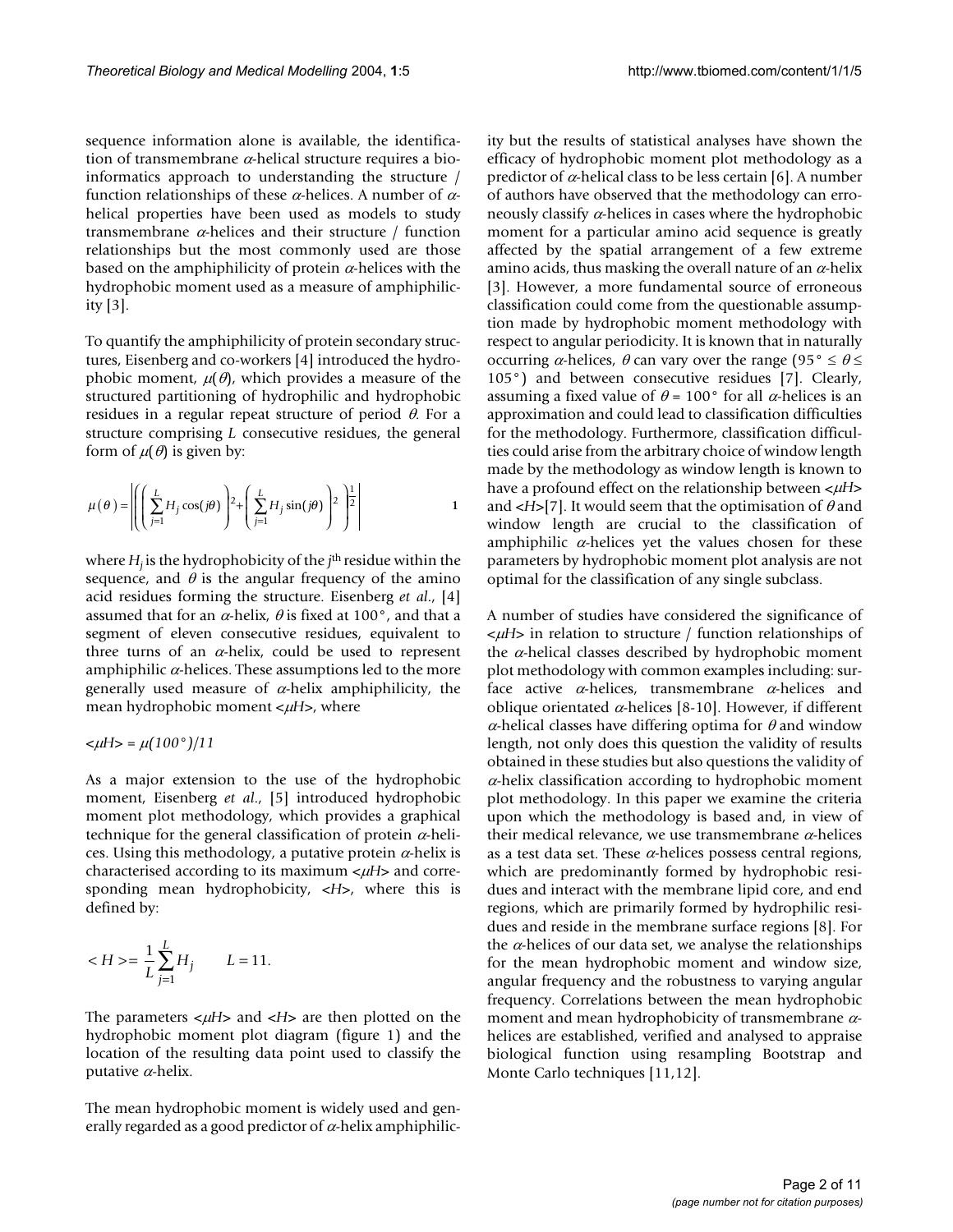A data set of 84 transmembrane proteins were identified within Swiss-Prot and used to generate a set of 403 transmembrane sequences (see Additional file 1). All sequences within the data were of 21 residues in length and showed less than 5% homology (data not shown). For the sequences of this data set, the maximum mean hydrophobic moment,  $\lt \mu$ *H*>, and its corresponding mean hydrophobicity, <*H*>, were determined and used to generate the hydrophobic moment plot shown in figure 1, based on the generally used 11 residue window (*L* = 11) introduced by Eisenberg *et al*., [4]. It can be seen that data points representing the sequences of our data set cluster around the transmembrane region identified by Eisenberg *et al*., [5] but as previously noted [6] there are a significant number that fall outside the boundaries of this region. In particular, many of this number possess <*H*> values less than 0.5 and would not be classified as transmembrane  $\alpha$ helices according to the hydrophobic moment plot taxonomy of Eisenberg *et al*., [5]. Even allowing for the diffuse nature of these boundaries on the hydrophobic moment plot diagram [5], these results clearly question the efficacy of hydrophobic moment methodology for the prediction of transmembrane α-helices.

The above analysis was repeated except that window sizes varying in the range ( $7 \le L \le 20$ ) were employed. The values for < $\mu$ *H*> and corresponding <*H*> were plotted as above and the results for window sizes of 7, 9, 16 and 20 are shown in figure [2.](#page-3-0) It can be seen that a weak negative correlation exists between  $\lt \mu$ H and  $\lt$ H > for smaller window sizes but that the level of correlation appears to reduce as window size increases. The sample correlation coefficients for the various window sizes are given in table [1.](#page-3-1) To conduct standard statistical tests to determine whether the population correlation coefficients do differ from zero, it is necessary to establish if these data are bivariate Normal. The P-values obtained from Anderson-Darling and Kolmogorov-Smirnov tests for Normality for the various window sizes with  $\theta = 100^{\circ}$  are shown in table [2.](#page-4-0) These results present clear evidence that the populations for the variates for each window size are not bivariate Normal. These findings prompted the use of the bootstrap procedures to estimate the confidence intervals for the population correlation coefficient values for the window sizes in the range  $(7 \le L \le 20)$ .

The results of this investigation for  $\theta$  = 100° are presented in figure 3. It would appear that the smaller window sizes do show correlations between < $\mu$ *H*> and <*H*> and if this reflects a biological property of transmembrane sequences, it could be of use in the analysis and prediction of these motifs. It is known that angular frequency for a transmembrane  $\alpha$ -helix varies between 95 $^{\circ}$  and 107 $^{\circ}$ [16], rather than being fixed at 100° as proposed by the



#### Figure 1

**Conventional hydrophobic moment plot analysis of the transmembrane protein data set.** Figure 1a shows the hydrophobic moment plot diagram [5] with protein classification boundaries. Figure 1b shows the results of hydrophobic moment plot analysis of the 403 transmembrane sequences of our data set using the conventional values of *L*  = 11 and  $\theta$  = 100° [4].

methodology of Eisenberg *et al*., [4]. For each window size in the range ( $7 \le L \le 21$ ) residues, to accommodate the findings of Cornette *et al.*, [16], the fixed value of  $\theta$  was therefore varied from 95° to 108° in increments of 1°. Once the optimal window had been obtained, to observe the discriminating effect of  $\theta$  on  $\lt \mu$ *H*>, the  $\lt \mu$ *H*> values, denoted by Σ<μH>, were summed for the 403 sequences for each  $\theta$ . Figure 4 shows the optimal  $\theta$ , based on the maximum values of Σ<μH> for each window length. It can be seen that as the window size increases the total  $\lt \mu$ *H*> reduces approximately linearly until the intermediate size of eleven residues in length. For subsequent larger window sizes, we observe a further near linear reduction trend but at a reduced rate. The optimal angular frequency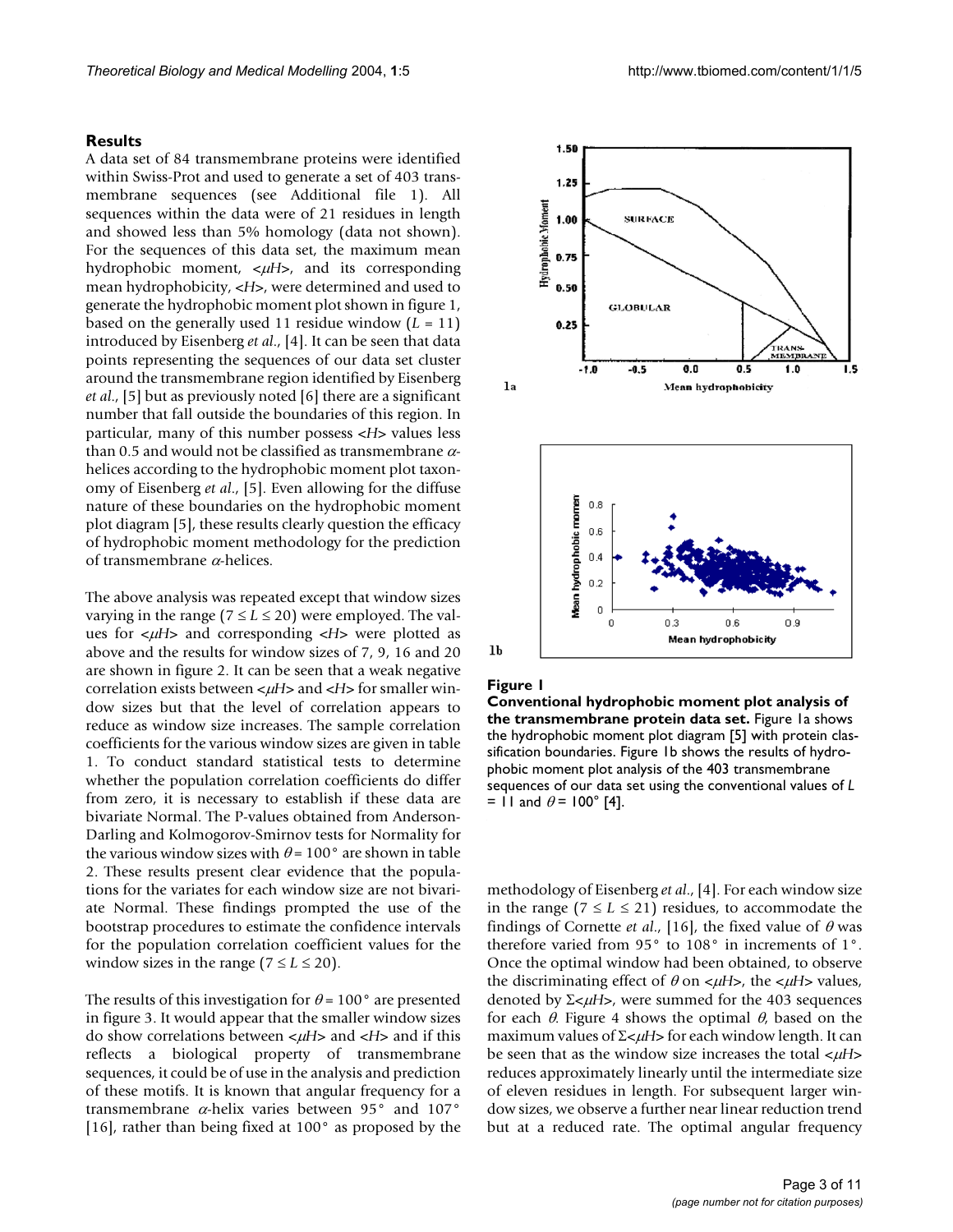<span id="page-3-0"></span>

#### Hydrophobic moment plot analysis of the transm **Figure 2** embrane protein data set with varying window size

Hydrophobic moment plot analysis of the transmembrane protein data set with varying window size. Figure 2 shows the 403 transmembrane sequences of our data set, which were analysed according to hydrophobic moment plot methodology but with varying window size (L). In comparison to *L* = 1 (figure 1b), here in figure 2a, *L* = 7; in figure 2b, *L* = 9; in figure 2c,  $L = 16$ ; and in figure 2d,  $L = 20$ . In each case,  $\theta = 100^\circ$ .

| Window size $(L)$ | Sample correlation coefficient (r) | Window size $(L)$ | Sample correlation coefficient (r) |  |  |
|-------------------|------------------------------------|-------------------|------------------------------------|--|--|
|                   | -0.57648                           | 14                | $-0.34654$                         |  |  |
| 8                 | $-0.45020$                         | 15                | $-0.31280$                         |  |  |
| 9                 | $-0.30316$                         | 16                | $-0.17998$                         |  |  |
| 10                | $-0.40110$                         | 17                | $-0.15074$                         |  |  |
| Н                 | $-0.47663$                         | 18                | $-0.21843$                         |  |  |
| 12                | $-0.33693$                         | 19                | $-0.20038$                         |  |  |
| 13                | $-0.30354$                         | 20                | $-0.15653$                         |  |  |

<span id="page-3-1"></span>**Table 1: Sample correlation coefficients between <**µ*H***> and <***H***> for window sizes (7** ≤ *L* ≤ **20).**

corresponding to each window size  $(7 \le L \le 21)$  is also given in figure 5. The overall relationship between Σ<µ*H*>, the window size,  $L$ , and the angular frequency,  $\theta$ , is finally depicted in figure 6 as a response surface diagram.

To assess the robustness of < $\mu$ H> to this fixed angular frequency assumption, and thus, the accuracy of the hydrophobic moment plot analysis for candidate transmembrane sequences, Monte Carlo simulation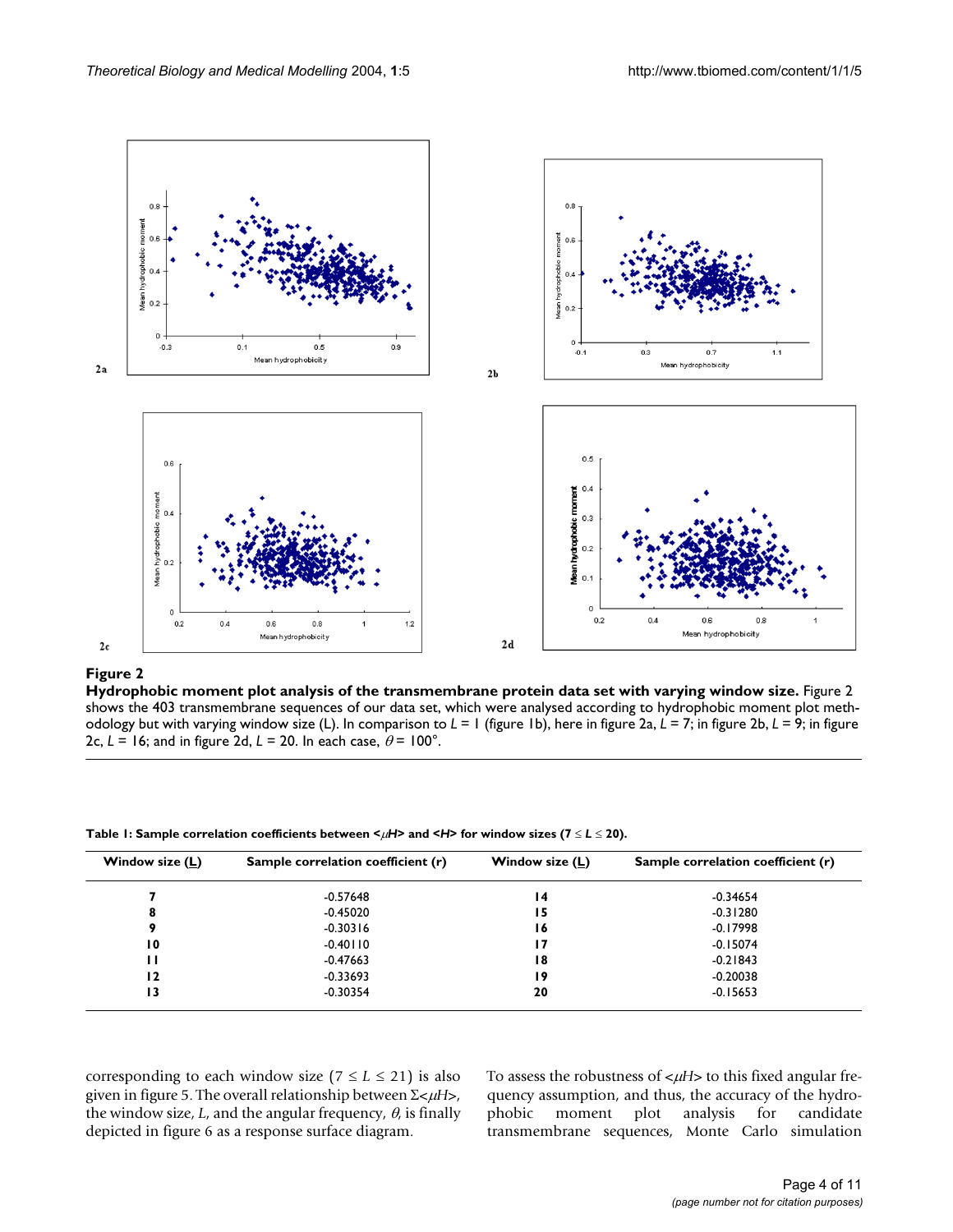| Window size $(L)$ | 95% Confidence Interval | 99% Confidence Interval |
|-------------------|-------------------------|-------------------------|
|                   | (1.077, 1.112)          | (1.072, 1.176)          |
| 8                 | (1.051, 1.084)          | (1.046, 1.089)          |
| 9                 | (1.067, 1.091)          | (1.061, 1.095)          |
| $\overline{10}$   | (1.091, 1.171)          | (1.078, 1.184)          |
| п                 | (1.078, 1.134)          | (1.068, 1.149)          |
| 12                | (1.046, 1.075)          | (1.042, 1.080)          |
| 13                | (1.054, 1.110)          | (1.047, 1.167)          |
| $\overline{14}$   | (1.055, 1.124)          | (1.044, 1.135)          |
| 15                | (1.050, 1.087)          | (1.044, 1.093)          |
| 16                | (1.036, 1.045)          | (1.030, 1.051)          |
| 17                | (0.976, 1.001)          | $(0.977, 0.999)^*$      |
| 18                | (0.959, 0.980)          | (0.956, 0.983)          |
| 19                | (0.957, 0.967)          | (0.955, 0.968)          |
| 20                | (0.950, 0.960)          | (0.948, 0.962)          |

<span id="page-4-0"></span>**Table 2: Confidence Intervals for regression coefficient from bivariate Normality goodness-of-fit for window size** *L***. \* 93% Confidence Interval**

studies were conducted. Initially, the angular frequency,  $\theta$ , was assumed to have a mean value,  $E(\theta)$ , fixed at 100° and the angle for each successive residue varied about  $E(\theta)$ . The random variation, X, followed a Normal distribution and six separate simulations were undertaken with X~N(100,  $\sigma^2$ ), where the standard deviation,  $\sigma$ , was set at 0.1°, 0.3°, 0.5°, 0.7°, 0.9° and 1.1° respectively for each. The process was repeated with the mean value being set at the identified optimal angular frequency for the window size, again, for each of the window sizes in the range ( $7 \le$  $L \leq 20$ ).

Hydrophobic moment plots for variable angular frequency were obtained for  $E(\theta) = 100^{\circ}$  for each window size in the range ( $7 \le L \le 21$ ) residues and for the separate standard deviation values,  $\sigma = 0.1^{\circ}$ ,  $0.3^{\circ}$ ,  $0.5^{\circ}$ ,  $0.7^{\circ}$ ,  $0.9^{\circ}$ , 1.1°. These were compared visually with the original plots obtained under the fixed angular frequency assumption ( $\theta$  = 100 $^{\circ}$ ). In all cases, the bulk properties of the plots were similar irrespective of the level of dispersion introduced by the different values of the standard deviation. The hydrophobic moment plot for  $L = 15$ ;  $\theta = 100^\circ$  is provided in figure [7.](#page-7-0) This is to be contrasted with the plots for *L* = 15; E( $\theta$ ) = 100°,  $\sigma$  = 0.1°,  $\sigma$  = 0.7° and  $\sigma$  = 1.1°, also present in figure [7.](#page-7-0) Similar results were obtained for all other values, confirming, at least visually, that  $\langle \mu H \rangle$  is robust to slight random perturbations about a fixed value. These properties were also observed for the simulation study with the fixed angular frequency assumption being violated about the optimum frequency for each of the window sizes in the range ( $7 \le L \le 20$ ) and for each corresponding level of dispersion.

A more rigorous assessment of the variation was provided by analysis of the sample correlations. These were calculated in each case and compared to the empirically derived 99% confidence intervals established for window sizes in the range ( $7 \le L \le 20$ ) under the fixed angular frequency assumption of  $\theta = 100^{\circ}$ . The calculated sample correlation coefficients were also compared to the point estimates for the original data. In all cases, the values were within the appropriate confidence intervals and were always close to the original sample correlation coefficient values, again providing evidence that < $\mu$ *H*> is robust to random variation in angular frequency. The results of this investigation are given in table [3.](#page-7-1)

To test whether these correlations are artefactual, hydrophobic moment plots were obtained for the  $\lt \mu$ *H*> and <*H*> derived from the 403 artificial randomisation sequences generated by random re-ordering or randomisation [20] of each of the original optimum window sequences. The plot for a window size of *L* = 11 is given in figure [8.](#page-8-0) These analyses were undertaken for all those window sizes with previously identified statistically significant correlation coefficients between < $\mu$ *H*> and <*H*> and were designed to test the importance of the spatial arrangement of the amino acids within the optimum sequences.

Similar plots were obtained from Monte Carlo simulated data derived from the 403 sequences that had been generated by random sampling using the relative abundancies of residues found in the set of optimal windows. These analyses were therefore designed to look at the importance of relative amino acid composition for the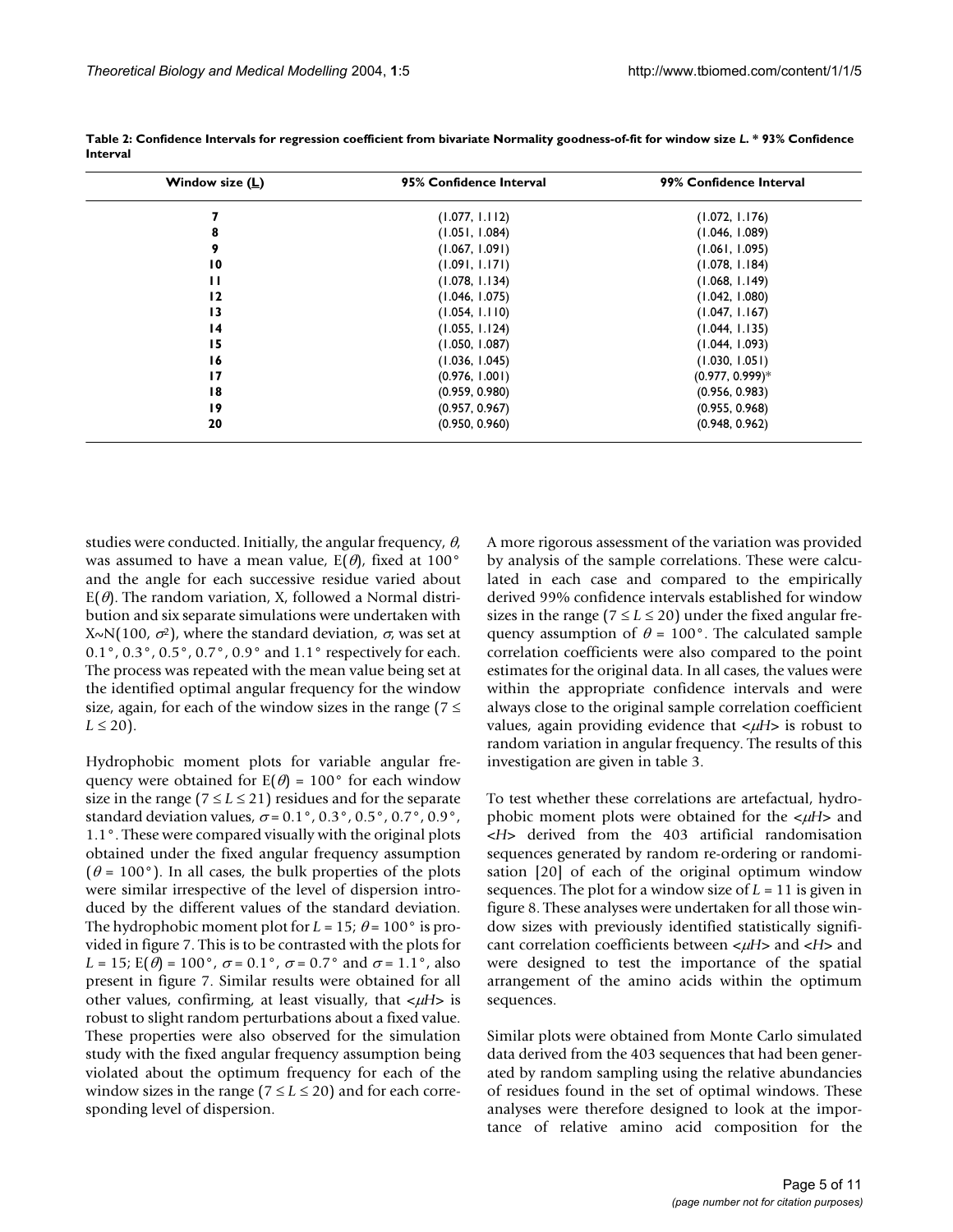





#### Figure 3

 $3<sub>b</sub>$ 

**Confidence intervals for the Correlation Coefficient.**  Figure 3a shows the 99% BCa confidence intervals for the correlation coefficients estimated from 4000 bootstrap replicates. Figure 3b shows the 99% ABC confidence intervals for the correlation coefficients. Figure 3c shows the 99% Delta Method confidence intervals for the correlation coefficients.







#### Figure 5

**The variation of optimal angular frequency with window size for the transmembrane protein data set.**  Figure 5 shows the variation of optimal angular frequency,  $\theta$ ,  $(95^{\circ} \le \theta \le 108^{\circ})$  with window size  $(7 \le L \le 20)$  for the 403 transmembrane sequences ofour data set

correlations between < $\mu$ *H*> and <*H*> and the results can be seen for a window size of *L* = 11 in figure [8.](#page-8-0) Again, analyses were performed for all window sizes with associated statistically significant correlations (data not shown). It is worth noting that since the effect of varying window size had a significant effect on the correlation between < $\mu$ H> and <*H*>, varying *L* was observed to vary the optimal sequence identified within the transmembrane domain. Clearly this was not unexpected.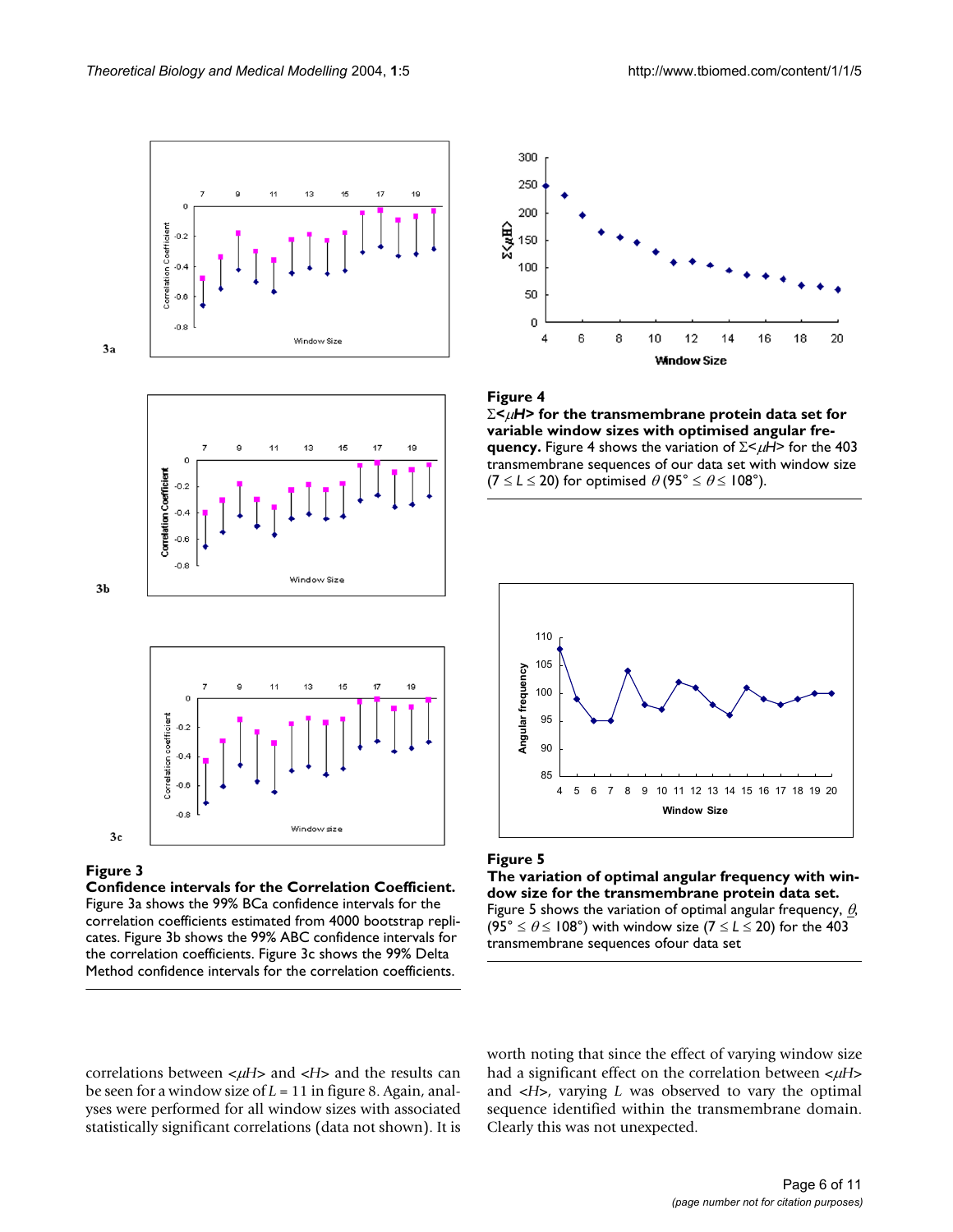

#### **Figure 6**

**Response surface diagram for the transmembrane protein data set.** Figure 6. Response surface diagram for the Σ<µ*H*> for window sizes (7 ≤ *L* ≤ 20) and angular frequency (95°  $\leq \theta \leq 108$ °).

#### **Conclusions**

It can be seen from figure 5 that the most discriminating angular frequency for a fixed window size varies within the range,  $(95^\circ \le \theta \le 104^\circ)$  for window sizes  $(7 \le L \le 20)$ . There is an obvious damped oscillation present, which can be seen to correspond to the assumed intrinsic periodicity of  $\alpha$ -helical secondary structure i.e. 3.6 residues per turn. Figure 5 clearly demonstrates that the fixed 100° angular frequency, assumed when modelling  $\alpha$ -helices in general, is no more than a representative average with a value nearer 102° providing a maximum for an optimum  $L = 11$  residue window in a transmembrane  $\alpha$ -helical sequence.

From figure 4, it is also evident that the degree of discrimination possible using < $\mu$ *H*> declines in a near linear fashion with increasing window size with the optimum *L* = 11 residue window appearing to provide approximately average discrimination for transmembrane  $\alpha$ -helices. The bootstrap derived 99% confidence intervals for the correlation coefficients between  $\lt \mu$ H and  $\lt$ H for window sizes in the range ( $7 \le L \le 20$ ) showed that there are highly significant linear associations for the smaller window sizes in the range ( $7 \le L \le 16$ ). As the magnitude of each of the corresponding sample coefficients is small (table [1\)](#page-3-1), this should be interpreted as evidence of a strong (negative) association but with high variability being present. These correlations become weaker, on average, with increasing window size until they are not statistically significant at the 1% level and we have no compelling evidence that the variates are not independent. The choice of window size therefore, becomes paramount if <*H*> and  $\lt \mu$ *H*> are to be used to classify transmembrane  $\alpha$ -helices. More importantly, the variation in correlation between these parameters and the effect of varying window size on the location of the sequence identified as optimal for  $\alpha$ helix classification brings into question the relevance of using the mean hydrophobic moment for comparison between varying window sizes. However, <µ*H*> has been shown to be robust to departures from the fixed angular frequency assumption for a large range of window sizes appropriate for transmembrane proteins and for a range for levels of dispersion.

There were no substantial differences between the plots for relative abundance sample data and those for the randomisation sequences (figure [8\)](#page-8-0) except for a few chance negative <*H*> observations from the former. This suggests that there are no serial correlations between residue types, where presence in the identified section of the penetrating transmembrane stretch is determined predominantly by relative abundance. This is to be contrasted with the distribution of observations for the original transmembrane sequences for a window size of 11 residues (figure 1). Most noticeable is the difference in < $\mu$ H> over the range of <*H*> values. There appears to be a lower bound for <µ*H*> for the original sequence, which is clearly not present for the randomisation data. Furthermore, whilst the negative correlation would appear to be an artefact, as it is exhibited in all cases, the dispersion around any optimal fitted line through the data such as a least squares fit also is clearly different. It appears similar and quite spread out for the two randomised sequence data but considerably less so for the transmembrane sequences. This provides evidence that within the optimum window, whilst residue composition is not influential, order is. It would appear that this ordering is leading to both organisation and biological function for at least segments of the interacting portions of transmembrane proteins. This is consistent with the belief that the hydrophobic moment is a good predictor of amphiphilicity [8] although it can be unduly influenced by relatively few amino acid residues within a sequence [21].

In summary, our analyses confirm previous studies, which have shown limitations to the ability of hydrophobic moment plot methodology to assign function to membrane interactive  $\alpha$ -helices [6]. More importantly, our investigation leads to a questioning of the logic of comparing mean hydrophobic moments, in general, for transmembrane proteins. This is due to the effect of window size on both, the correlation of mean hydrophobic moment with mean hydrophobicity and the identified sensitivity of the optimum window. Comparisons of the hydrophobic moment are seemingly only meaningful for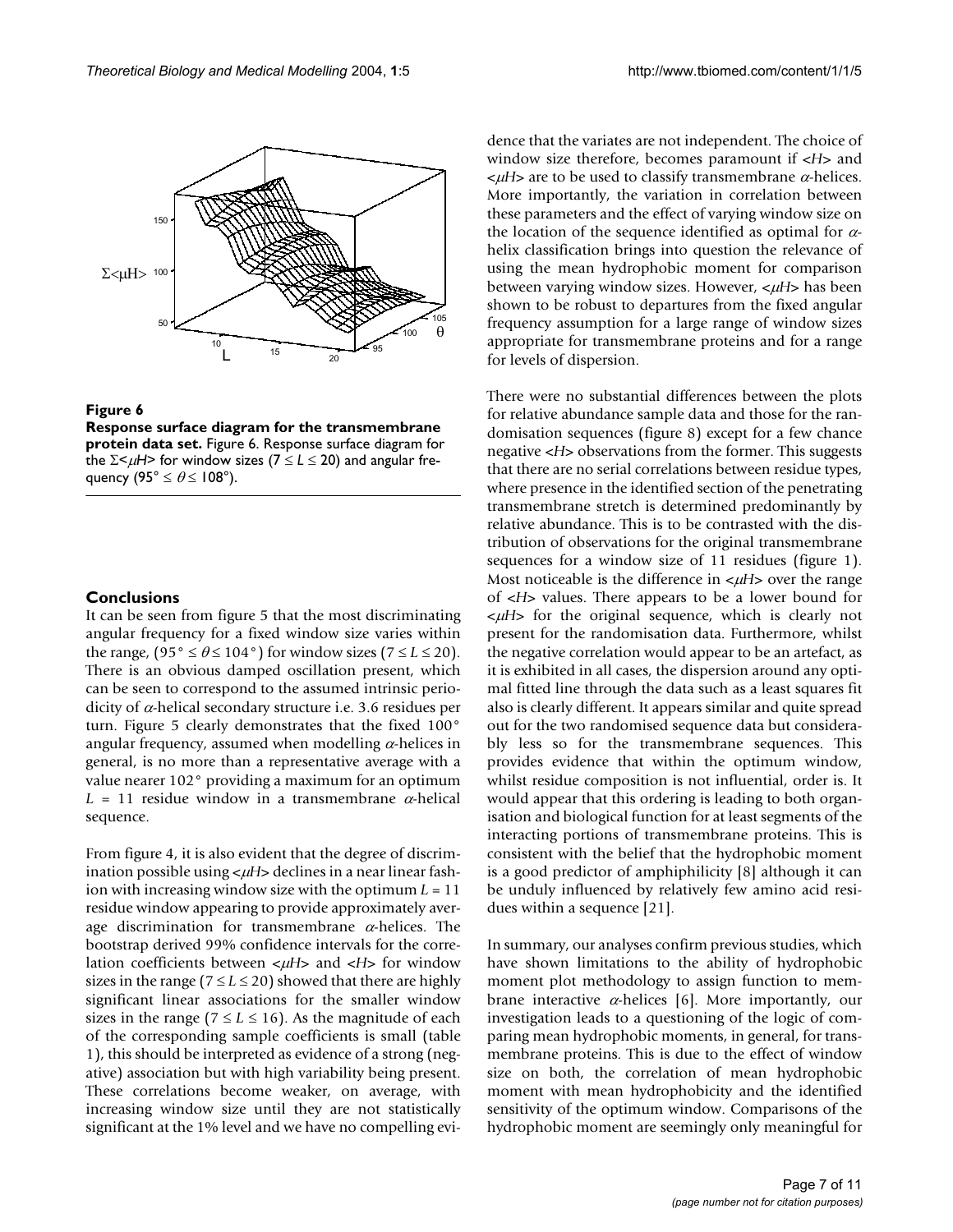<span id="page-7-0"></span>

#### **Figure 7** Hydrophobic moment plot analysis of the transmembrane protein data set with varying standard deviation of θ about θ = 100°

**Hydrophobic moment plot analysis of the transmembrane protein data set with varying standard deviation of**  θ **about** θ **= 100°.** Figure 7 shows hydrophobic moment plot analysis of the 403 transmembrane sequences of our data set using  $L = 15$  and: In figure 7a,  $\theta = 100^\circ$ ; in figure 7b,  $\theta$  is from a Normal Distribution with  $E(\theta) = 100^\circ$  and standard deviation of 0.1°; In figure 7c,  $\theta$  is from a Normal Distribution with  $E(\theta) = 100^\circ$  and standard deviation of 0.7° and in figure 7d,  $\theta$  is from a Normal Distribution with  $E(\theta) = 100^{\circ}$  and standard deviation of 1.1°.

<span id="page-7-1"></span>Table 3: Sample correlation coefficients for optimum < $\mu$ H> for  $\theta$  = 100°,  $\theta$ -N(100,  $\sigma^2$ ) and window sizes, *L* = 7, 11, 15, 16, 20.

| <b>Window size</b><br>(L) | $\theta$ = 100: $\sigma$ = 0 | $\sigma$ = 0.1 | $\sigma$ = 0.3 | $\sigma$ = 0.5 | $\sigma$ = 0.7 | $\sigma$ = 0.9 | $\sigma$ = 1.1 |
|---------------------------|------------------------------|----------------|----------------|----------------|----------------|----------------|----------------|
|                           | $-0.576465$                  | $-0.576557$    | $-0.576$   18  | $-0.574907$    | $-0.577803$    | $-0.575951$    | $-0.577435$    |
| п                         | $-0.476666$                  | $-0.476109$    | $-0.475923$    | $-0.476820$    | $-0.476131$    | $-0.475736$    | $-0.475371$    |
| 15                        | $-0.312882$                  | $-0.312924$    | $-0.312973$    | $-0.313221$    | $-0.313488$    | $-0.312796$    | $-0.311120$    |
| 16                        | $-0.180014$                  | $-0.180160$    | $-0.180679$    | $-0.180656$    | $-0.179292$    | $-0.178218$    | $-0.180065$    |
| 20                        | $-0.156516$                  | $-0.156837$    | $-0.156606$    | $-0.156546$    | $-0.158868$    | $-0.158272$    | $-0.155921$    |

separate transmembrane proteins with identical window sizes.

Despite these limitations,  $\langle \mu H \rangle$  has been shown to be robust to departures from the fixed angular frequency assumption for transmembrane proteins. Given the severe lack of structural information for transmembrane proteins, the identification of transmembrane  $\alpha$ -helices using hydrophobic moment based analyses, and other bioinformatic approaches, seems likely to continue for the foreseeable future. Nonetheless, the results of such analyses should only be taken as a guide, and where possible, obtaining corroborative experimental data is essential. On the positive side, our results have demonstrated the importance of amino acid residue sequence order in establishing organisation and biological function for the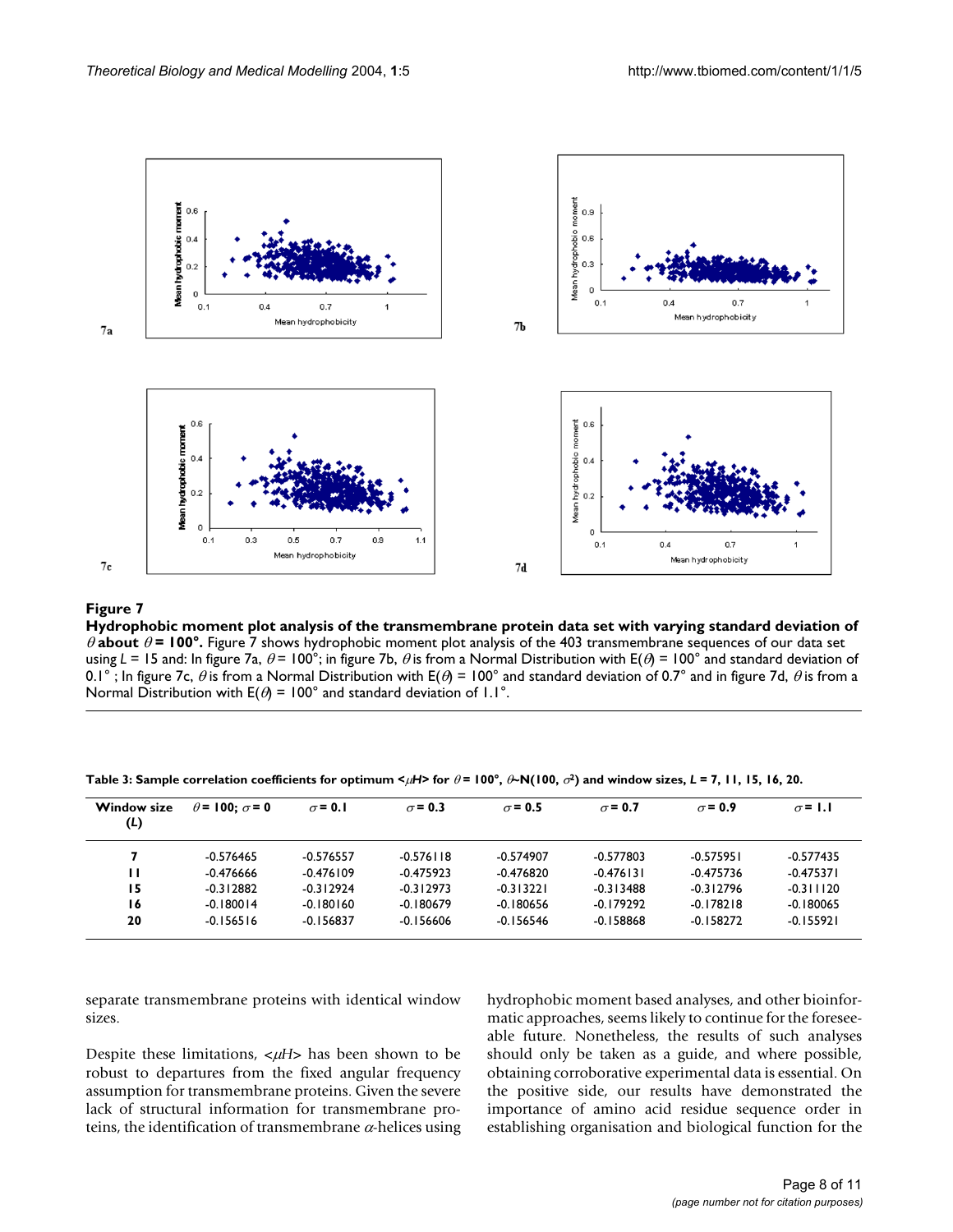<span id="page-8-0"></span>

 $8a$ 



#### Figure 8

 $8<sub>b</sub>$ 

**Hydrophobic moment plot analysis of the transmembrane data set using randomised sequence arrangements.** Figure 8 Hydrophobic moment plot analysis of our data set was performed using sequences generated by a) random rearrangement of sequences for the optimal windows, b) random sequences formed with amino acid relative frequencies the same as those of the optimal windows. In all cases,  $L = 11$  and  $\theta = 100^\circ$ .

transmembrane  $\alpha$ -helices of proteins. With the ongoing development of predictive techniques, these results should be useful in furthering this development and helping to improve drug target identification.

#### **Methods**

*The selection of transmembrane,* α*-helix forming segments* The primary structures of 96 transmembrane proteins were selected from the Swiss-Prot data bank ([http://](http://us.expasy.org/sprot/) [us.expasy.org/sprot/;](http://us.expasy.org/sprot/) accessed 25.05.04) and confirmed as transmembrane by extensive analysis of the literature. The sequences were analysed for homology using the sequence alignment program BLAST (Basic local alignment search tool) [13] and twelve homologous sequences were rejected. From the remaining 84 primary structures, a data set comprising 403 putative transmembrane  $\alpha$ -helical sequences, each of 21 residues, was established using the algorithm, Top Pred2 ([14]; [http://www.sbc.su.se/](http://www.sbc.su.se/~erikw/toppred2) [~erikw/toppred2;](http://www.sbc.su.se/~erikw/toppred2) accessed 25.05.04).

#### *Hydrophobic moment plot analysis of transmembrane,* α*helix forming segments*

In the present study, all hydrophobic moment plot analyses were performed using the consensus hydrophobic scale of Eisenberg [4,5]. To identify putative transmembrane α-helix forming segments using hydrophobic moment plot methodology, hydropathy plot analysis [15] is initially undertaken to identify the primary amphiphilicity of candidate sequences. These sequences are selected using a 21 residue window as this is sufficiently long for an  $\alpha$ -helix to span the bilayer.

Once a putative transmembrane domain has been identified, an eleven residue window is considered to progress along the amino acid sequence and for each window, the hydrophobic moment at 100° is calculated. Based on the assumption that a protein sequence will adopt its most amphiphilic arrangement, the window with the maximum mean hydrophobic moment,  $\lt \mu$ *H*>, is taken as the most likely to form an amphiphilic  $\alpha$ -helix [5]. The location of the optimum window was observed accordingly for window sizes of seven through to twenty consecutive residues.

#### *Optimal angular frequency and window length for <*µ**H***>*

For window sizes ranging from 7 to 20 amino acid residues  $\langle \mu_H \rangle$  were computed for the range of angular frequency values (95°  $\leq \theta \leq 108$ °). In each case, the value of θ, which maximises  $\langle \mu_H \rangle$ , i.e. the value of θ which produces < $\mu$ H>, was determined and is referred to as the optimal angular frequency for that window size. These procedures were based on previously published work, which identified variations in  $\theta$  for  $\alpha$ -helices [16].

#### *Hydrophobic Correlation*

For window sizes ranging from 7 to 20 amino acid residues, scatterplots of < $\mu$ H> versus <*H*> (hydrophobic moment plots) with  $\theta = 100^{\circ}$  were obtained. The corresponding sample correlation coefficients were calculated to identify the effect of window size on the relationship between these variates and hence on their ability to act as discriminators in the prediction of transmembrane  $\alpha$ -helices. In addition, for each window size in the range ( $7 \leq L$  $\leq$  20) residues and for  $\theta$  in the range (95°  $\leq \theta \leq$  108°), the response surface diagram for  $\lt \mu$ *H*> was constructed.

### *Confidence intervals for the Correlation Coefficient*

Statistical confidence intervals were established for the Pearson (Product-Moment) Correlation Coefficient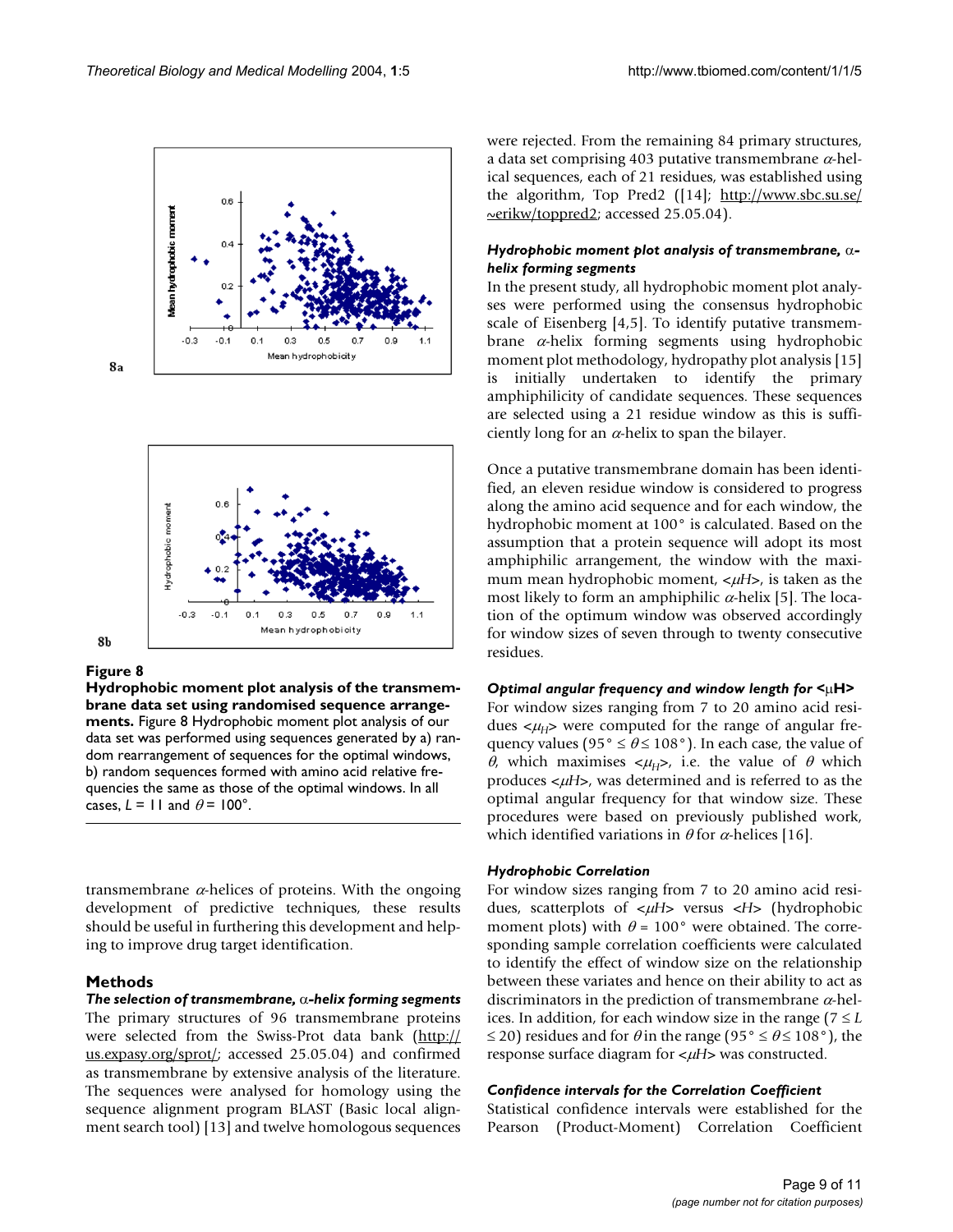between < $\mu$ *H*> and <*H*> for both cases where window size was varied for a fixed value of the angular frequency, and the angular frequency was varied for a fixed window size. The resulting mean hydrophobicity measures were checked for bivariate Normality and non-parametric bootstrap procedures [11] were used to estimate confidence intervals for the Correlation Coefficients [17].

To provide evidence of the statistical significance of any linear association, the bootstrap bias-corrected and accelerated technique (BCa) [18] and an analytical extension of this, the ABC [19]. In addition, the bootstrap Delta method was employed, which although another bootstrap based method, was developed specifically for estimating the variance of a function of sample means. As the sample Correlation Coefficient can be readily expressed as such a statistic, it is also well suited to the estimation of confidence intervals for these Correlation Coefficients [12]. As both main approaches differ substantially, a more informed assessment of statistical significance could therefore be made.

#### *Variable angular frequencies*

To assess the robustness of  $\lt \mu$ *H*> to the fix angular frequency assumption, e.g.,  $\theta$  = 100°,  $\theta$  was varied randomly about 100 $^{\circ}$  and  $\lt \mu$ H  $>$  was calculated for each of the optimal windows for window sizes ( $7 \le L \le 20$ ) for the 403 transmembrane proteins. These calculations were also obtained for similar random variations about the observed optimum angular frequencies, again, for the various window sizes ( $7 \leq L \leq 20$ ). In all cases, it is assumed that the variation follows a Normal distribution with the mean value set at the desired value for  $\theta$  and with the standard deviation,  $\sigma$ , set at: 0.1°, 0.3°, 0.5°, 0.7°, 0.9° and 1.1° respectively for six separate Monte Carlo simulation studies. The sample correlation coefficients for each simulation were calculated and compared to the empirically derived 99% confidence intervals for the corresponding population values and, in particular, with the point estimates for the original sequences.

#### *Causality and biological function*

Given that these data are from an observational study, it is necessary to assess whether any linear associations between  $\lt \mu$ *H* $>$  and  $\lt$ *H* $>$  for the  $\alpha$ -helix forming sequences of our data set are likely to be causal or merely an artefact of amino acid composition. To investigate these possibilities, two additional simulation studies were undertaken. The first looked at spatial arrangements of residues within the primary sequences and the second focused on the effect of amino acid composition on correlations between < $\mu$ *H*> and <*H*>.

To assess if positional or sequential correlational properties existed for the amino acids within the sequences, the sequence of residues for each of the optimum windows was re-ordered randomly. Artificial sequences were thus generated by random rearrangement or randomisation [20] of the primary sequences within the 403 optimal windows. Hence, each window associated with < $\mu$ H> was used to generate a random arrangement.

To further investigate whether correlations between < $\mu$ H> and <*H*> were dependent on sequence composition and not on spatial or sequential correlation, an additional parametric bootstrap simulation study was conducted. Here 403 artificial sequences were created. Each was randomly generated where, for each position, selection was based on the relative abundance of all the residues for the complete 403 optimum windows.

In both cases the corresponding  $\lt \mu$ *H*> and  $\lt$ *H*> from these newly created sequences were calculated, the associated hydrophobic moment plots obtained and sample correlations calculated. These were inspected to assess whether any linear associations for the original transmembrane data were thus likely to be causal or merely artefactual and whether, from inspection of variation, there was evidence of increased organisation, which could be interpreted as an indication of biological function.

### **Additional material**

#### **Additional File 1**

*Transmembrane sequence data set* Click here for file [\[http://www.biomedcentral.com/content/supplementary/1742-](http://www.biomedcentral.com/content/supplementary/1742-4682-1-5-S1.doc) 4682-1-5-S1.doc]

#### **References**

- 1. Brady AE, Limbird LE: **[G protein-coupled receptor interacting](http://www.ncbi.nlm.nih.gov/entrez/query.fcgi?cmd=Retrieve&db=PubMed&dopt=Abstract&list_uids=10.1016/S0898-6568(01)00239-X) [proteins: Emerging roles in localization and signal](http://www.ncbi.nlm.nih.gov/entrez/query.fcgi?cmd=Retrieve&db=PubMed&dopt=Abstract&list_uids=10.1016/S0898-6568(01)00239-X) [transduction](http://www.ncbi.nlm.nih.gov/entrez/query.fcgi?cmd=Retrieve&db=PubMed&dopt=Abstract&list_uids=10.1016/S0898-6568(01)00239-X)[.](http://www.ncbi.nlm.nih.gov/entrez/query.fcgi?cmd=Retrieve&db=PubMed&dopt=Abstract&list_uids=11858937)** *Cellular Signalling* 2002, **14:**297-309.
- 2. Müller G: **[Towards 3D structures of G protein-coupled recep](http://www.ncbi.nlm.nih.gov/entrez/query.fcgi?cmd=Retrieve&db=PubMed&dopt=Abstract&list_uids=10911020)[tors: a multidisciplinary approach.](http://www.ncbi.nlm.nih.gov/entrez/query.fcgi?cmd=Retrieve&db=PubMed&dopt=Abstract&list_uids=10911020)** *Curr Med Chem* 2000, **7:**861-888.
- <span id="page-9-0"></span>3. Phoenix DA, Harris F, Daman OA, Wallace J: **The prediction of amphiphilic** α**[-helices.](http://www.ncbi.nlm.nih.gov/entrez/query.fcgi?cmd=Retrieve&db=PubMed&dopt=Abstract&list_uids=12188904)** *Curr Protein Pept Sci* 2002, **3:**201-221.
- 4. Eisenberg D, Weiss RM, Terwilliger TC: **[The helical hydrophobic](http://www.ncbi.nlm.nih.gov/entrez/query.fcgi?cmd=Retrieve&db=PubMed&dopt=Abstract&list_uids=7110359) [moment: a measure of the amphiphilicity of a helix.](http://www.ncbi.nlm.nih.gov/entrez/query.fcgi?cmd=Retrieve&db=PubMed&dopt=Abstract&list_uids=7110359)** *Nature* 1982, **299:**371-374.
- 5. Eisenberg D, Schwarz E, Komaromy M, Wall R: **[Analysis of mem](http://www.ncbi.nlm.nih.gov/entrez/query.fcgi?cmd=Retrieve&db=PubMed&dopt=Abstract&list_uids=6502707)[brane and surface protein sequences with the hydrophobic](http://www.ncbi.nlm.nih.gov/entrez/query.fcgi?cmd=Retrieve&db=PubMed&dopt=Abstract&list_uids=6502707) [moment plot.](http://www.ncbi.nlm.nih.gov/entrez/query.fcgi?cmd=Retrieve&db=PubMed&dopt=Abstract&list_uids=6502707)** *J Mol Biol* 1984, **179:**125-142.
- 6. Phoenix DA, Stanworth A, Harris F: **[The hydrophobic moment](http://www.ncbi.nlm.nih.gov/entrez/query.fcgi?cmd=Retrieve&db=PubMed&dopt=Abstract&list_uids=9829263) [plot and its efficacy in the prediction and classification of](http://www.ncbi.nlm.nih.gov/entrez/query.fcgi?cmd=Retrieve&db=PubMed&dopt=Abstract&list_uids=9829263) [membrane interactive proteins and peptides.](http://www.ncbi.nlm.nih.gov/entrez/query.fcgi?cmd=Retrieve&db=PubMed&dopt=Abstract&list_uids=9829263)** *Membr Cell Biol* 1998, **12:**101-110.
- 7. Auger IE: **Computational techniques to predict amphipathic helical segments.** In: *The Amphipathic Helix* Edited by: Epand RM. CRC Press, Florida, USA; 1993:7-19.
- 8. Phoenix DA, Harris F: **[The hydrophobic moment and its use in](http://www.ncbi.nlm.nih.gov/entrez/query.fcgi?cmd=Retrieve&db=PubMed&dopt=Abstract&list_uids=11989818) [the classification of amphiphilic structures \(Review\)](http://www.ncbi.nlm.nih.gov/entrez/query.fcgi?cmd=Retrieve&db=PubMed&dopt=Abstract&list_uids=11989818)[.](http://www.ncbi.nlm.nih.gov/entrez/query.fcgi?cmd=Retrieve&db=PubMed&dopt=Abstract&list_uids=10.1080/09687680110103631)** *Mol Membr Biol* 2002, **19:**1-10.